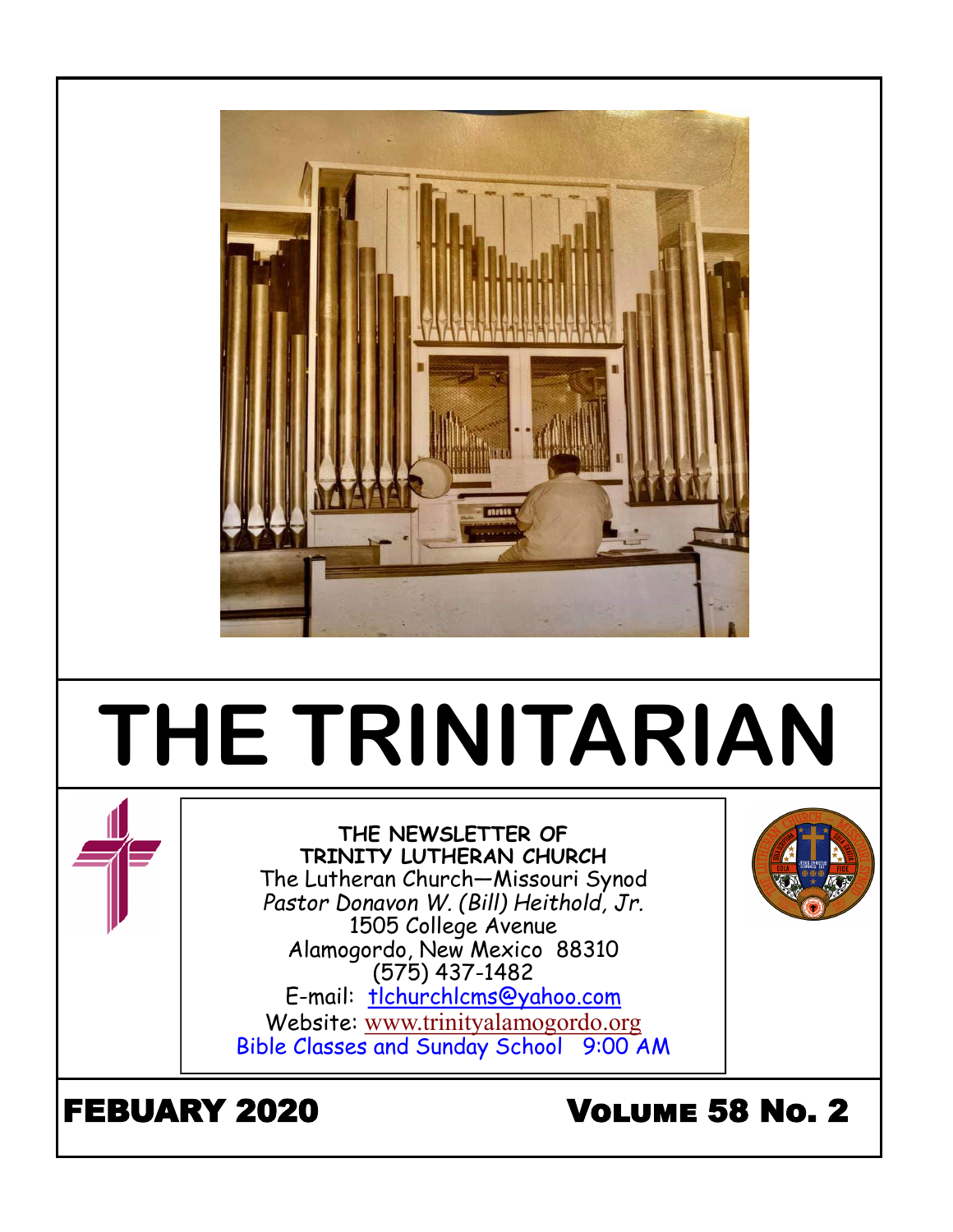## FROM THE PASTOR

**John 15:13 Greater love has no one than this, that he lay down his life for his friends.**

You may have seen the movie, "Groundhog day." Bill Murray's life is lived over and over again, the same day for who knows how long. He uses that day in the end for good and to win over a woman's love.

Many will be thinking of the love for another this month as well. Chocolate, flowers, poems and fancy meals will likely be used to show that love. Minds and hearts will be working overtime to make it a special day.

We work hard to make it a special day. Someone else looked to that day of love for others. He went to that cross in the ultimate demonstration of love. The thing of it was, it was as Paul wrote to those in Rome:

**Romans 5:7-8** Very rarely will anyone die for a righteous man, though for a good man someone might possibly dare to die. But God demonstrates His own love for us in this: While we were still sinners, Christ died for us.

Are you ready to go all the way for love? Are you willing to sacrifice yourself, time, talents and treasure so that another will have the benefits of your love for them? Many are in need of your love for them, needing hope in a world that will only lead to death and not life.

He gave His all because He loved us enough to even die, physically for us. He had a plan to do that even before the beginning of the world.

We have a chance to make plans for others as well. Some we will work hard to show our love in one way or another. Others the Lord hasn't even brought into our lives yet but are in need of the love of one who knows what it is like to have someone die for them. Might our love extend to them as well as that one near and dear to our hearts, given us by the Lord.

Pastor

## PICTURE ON FRONT COVER

\*\*\*

The picture is of our organ at it's former church back east before being moved here to Trinity in 1989. The organ was a gift of the Gutknecht family in celebration of the 75th birthday of the Reverend Richard J. Gutknecht. Pastor Gutknecht served Trinity Lutheran congregation from 1959 to 1976. The organ was dedicated here at Trinity on March 12, 1989.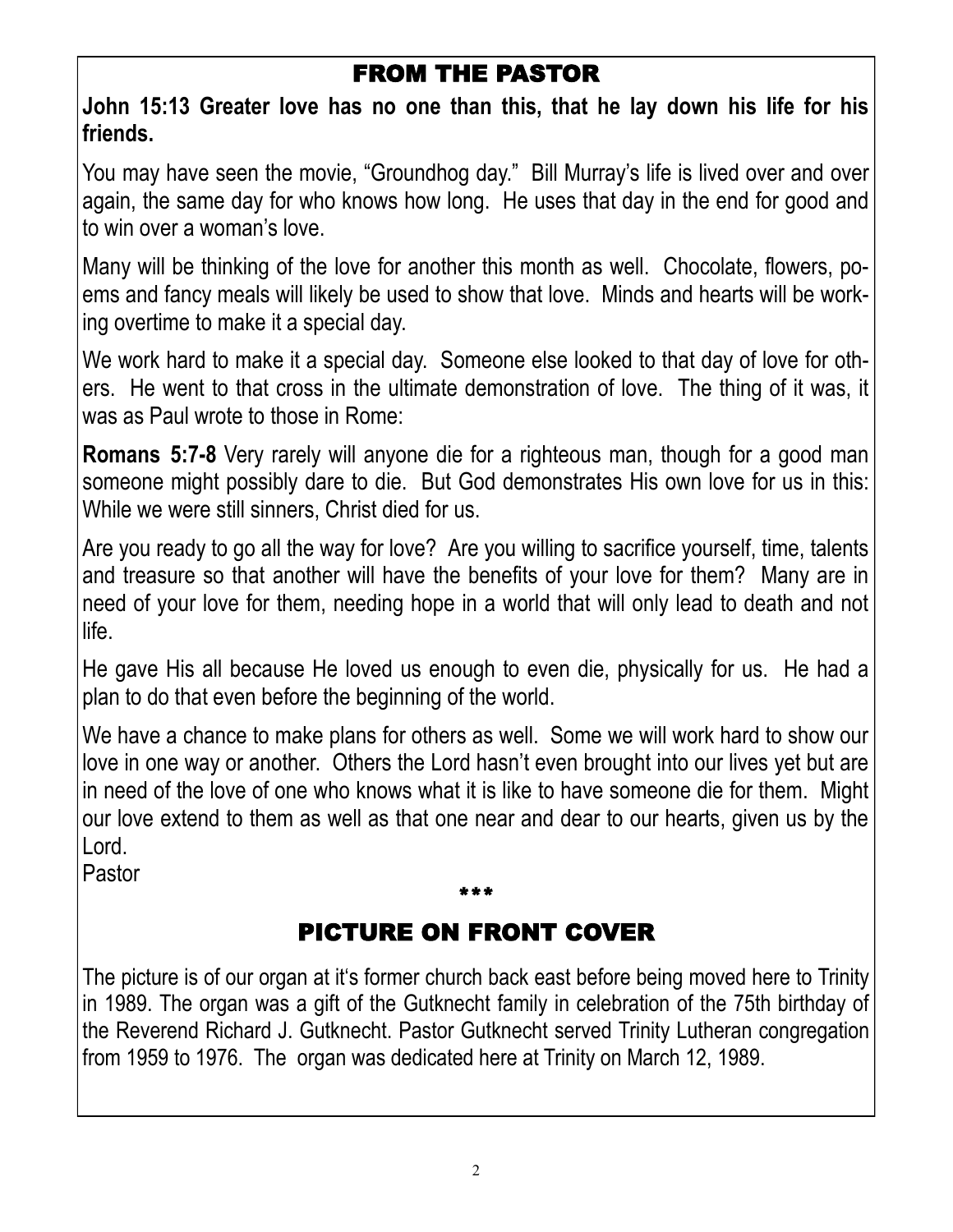### ELDER'S REPORT

LOVE is the operative word in February. How do you celebrate the most pervasive of obligatory days of the year. February 14 can be a day of joy or total embarrassment depending on how good your memory is and how fat your wallet.

As a young man, the depth your love and commitment to a young lady was measured by the number of red roses, heart shaped candy boxes, and the mushiness of the Hallmark cards you provided to that special someone. In those days, comparison of items received and promises made were the grist of young people's conversations.

Has it changed over the course of your lives, probably so ,then again, maybe not. Valentine's Day is multi-billion dollar event. Venture into Walmart on Valentine's Day about 1800 hours and see the frantic actions of the males of the species as they try to find those special items that will determine their fate for that day and many to follow. The outcomes of those frantic actions are uncertain at best.

LOVE is also GOD's operative word, every day of our lives. We sin daily and would suffer the consequences if not for GOD's love for us by sending his SON JESUS CHRIST to suffer and die for our sins.

Our obligation to GOD is repent from sinning, receive HIS GRACE through His Word and Sacraments, and pray for His guidance as we live our daily lives.

Unlike the uncertainty of Valentine's day actions to please another person, following GOD's plan and doing HIS will is the certainty of congregation. Bob Klose, President

eternity with HIM .

The true expression of love is JOHN 3:16.

Jim Wilkes,

Head Elder

#### \*\*\* BOARD OF DIRECTORS

The Board of Directors met January 16, 2020.

Jim Wilkes, Head Elder, reported that the elders distributed the names of the members served by Robert Rentschler among the four current elders. The elders asked that they be notified any time you have a need for care, i. e. hospitalized, need transportation, etc.

Robyn Luevano, outgoing Treasurer, reported that income exceeded expenses in December by \$11,498.41; General Income was \$26,097.00 and Expenses were (\$14,598.59). Year to date income (YTD) was \$201,164.17 (envelope and loose plate) and YTD expenses were (\$201,865.18). YTD expenses for 2019 exceeded income by (\$701.01). Our LCEF Stewardship account balance as of December 31, 2019, was \$17,507.02. Our Mortgage Loan balance for the same time was \$8,996.46. This is the loan we took out to pay for the Heating/Air Conditioning upgrade. All the change of signatures have been made; newly elected treasurer Cheryl Sandenaw now has control of the books.

Last month the board approved a committee to conduct a review of the financial records, insurance, etc. for the church. Susan Weitzel, Jim Wilkes and Dick Dommers will conduct the review in January and report to the board and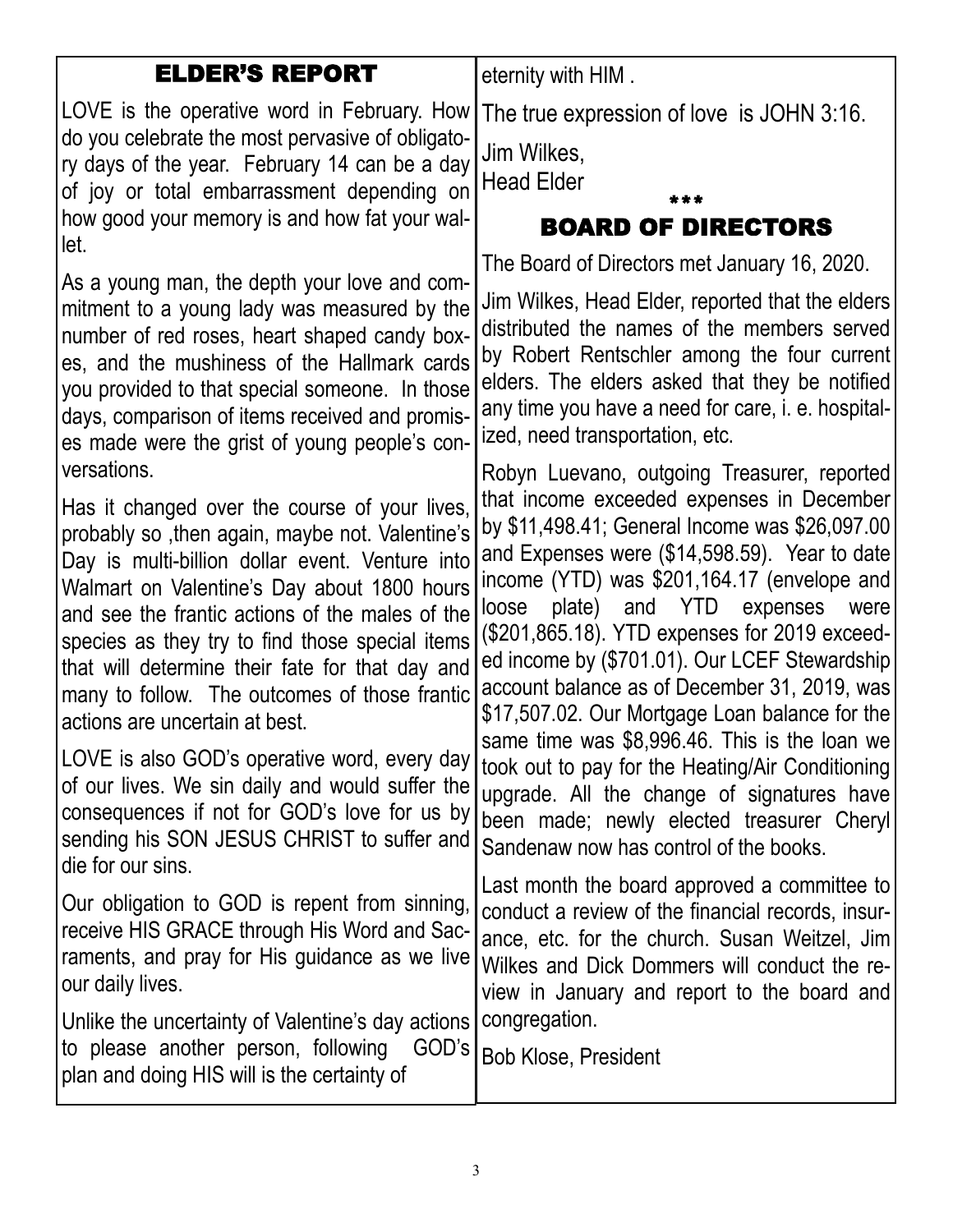4

LWML

**HAPPY NEW YEAR** – God's Blessing in the New Year 2020! Thank you to everyone who helped take down trees & packed things away, Also, Thank you to All our Trinity members who contributed cans of coffee to the January Mission project to serve the Homeless thru Kris King ministries.

#### SAVE THE DATE

**MEAL FOR MITES – SUNDAY, FEB. 9th after church services. (This will be a free will offering for Mite Mission Goals)** Preparations for the meal will be Saturday, Feb. 8<sup>th</sup> at 10 a.m. There is a signup sheet on the bulletin board in the Narthex. Everyone come join in the fun and catch up after the Holidays. Any questions ??? Belinda will be the organizer.

MARCH – **LWML SPRING WORKSHOP** will be hosted by Trinity. This a gathering of all the churches in our zone. More information to follow.

**Next LWML Meeting** will be March 14, 10 a.m. Nominations/Election for President and Treasurer is coming up.

JUNE 5-7 **Rocky Mountain District LWML Convention in Keystone, CO**. We will be nominating 2 delegates, a Young Woman Rep. and teen Rep. Let Yvonne or any LWML Board member know of your suggestions.

Did you know that **January 21 was National Hugging Day**? If you have ever watched LWML sisters greet one another, there are numerous hugs given and shared. Why do we hug? Hugs with our sisters and brothers in Christ convey our thanks to God for blessing us with a Savior and giving us the opportunity to serve and praise Him. Filling our Mite Boxes is a unique way we can send "hugs" to people all around the world, so they can learn of Christ and be blessed for eternity in the presence of God. Share a hug with someone today; tell them how God loves them and sent His Son to be their Savior.

**2019-2021 NATIONAL MISSION GRANT 6**-- **Mobile Medical Mercy Mission Bus for Guatemala Lutheran Church of Guatemala and Child Beyond International - \$100,000.** While Guatemala is a beautiful country, many people suffer in extreme poverty. Over 50% of the children are malnourished and have no access to any form of medical or dental care. Most have no pre-natal or post-natal care and often die from preventable diseases. Immanuel Lutheran Church, Hood River, Oregon and the Lutheran Church of Guatemala have partnered together to share God's physical and spiritual healing with as many souls as possible. They have developed a network of The Lutheran Church—Missouri Synod partner churches to send medical professionals and mission teams to Guatemala on short term medical mission trips. In order to reach these isolated villages they need the right tool, namely a Mobile Medical Mercy Mission Bus. The funds will be used to purchase and retrofit a bus with medical equipment. Bible school equipment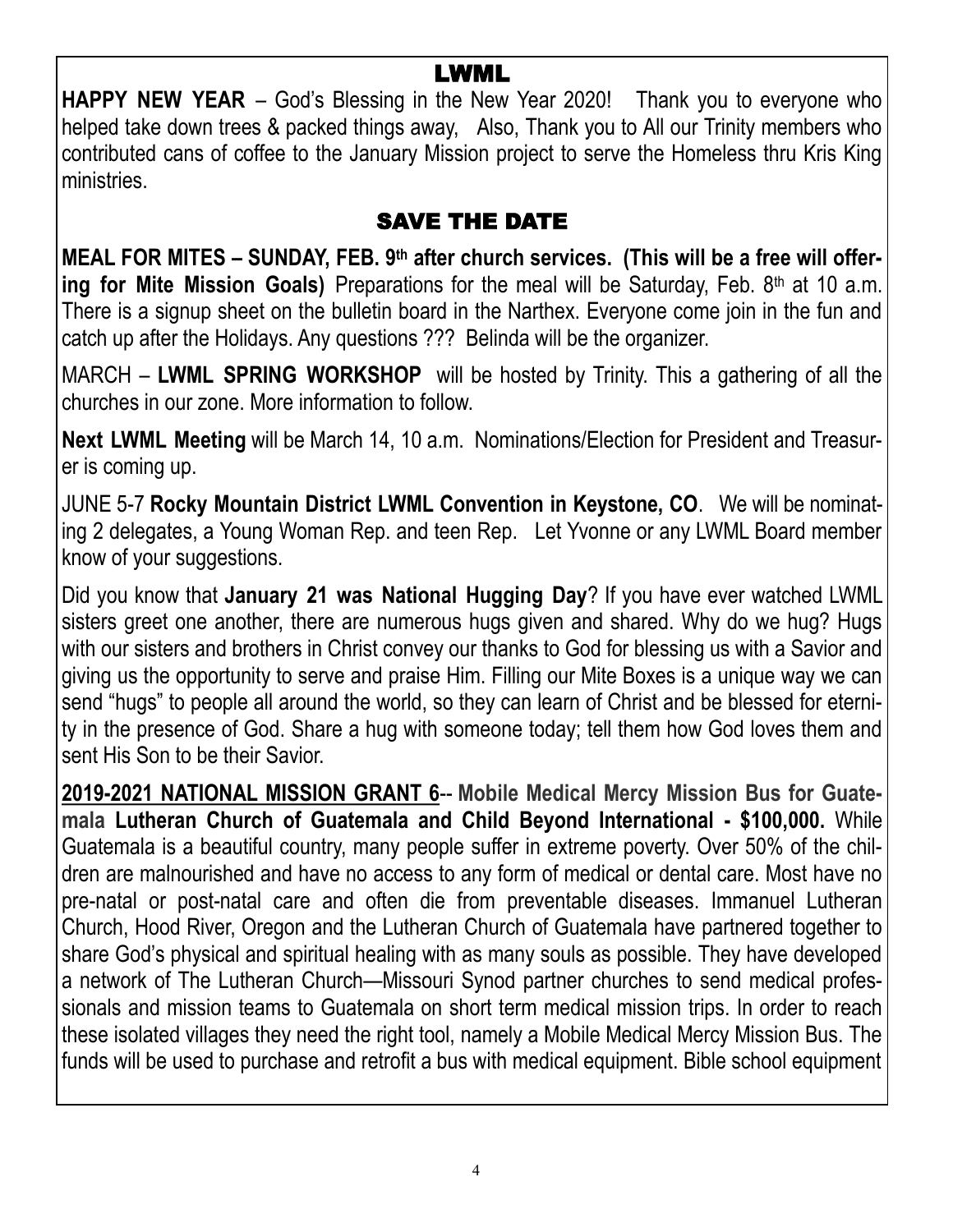will also be purchased enabling the teams to 2009 free weekly meals, along with a church heal both the physical and spiritual needs of the service presenting the Gospel, have been of-Guatemalan children. While the physicians tend fered to the homeless and working poor populato their physical needs, the ministers and lay leaders go into the villages and set up bible people every week. Volunteers from Bethlehem classes, VBS and worship services. Child Beyond International will continue to financially support this ministry. **2019-2021 NATIONAL MISSION GRANT 7** -- **Restoring Hope for Detroit Children and Families** - **Camp Restore Detroit - \$100,000.**  Detroit has experienced economic disaster and leads the nation with 57.3% of their children living in poverty without food or opportunity. Camp Restore Detroit provides a safe nurturing Christ-centered place for these children, their families, and other adults. This Yvonne Steeby, LWML President camp provides a place for the children to come and learn about God's love as they participate in art, theatre, and music classes and receive homework help while receiving assistance with basic educational and developmental skills. Additionally, adults are offered parenting, finance, and resume building classes. This grant will fund the renovation of two previously abandoned houses into community outreach centers, along with the house furnishings and outreach materials. *Rocky Mountain* District LWML Grants for 2018- 2020--We are making progress with our our Mission Grant Goal for 2018–2020 and have the following amount left to raise by March: \$9,813. Please continue with your MITE Giving! The Table at Bethlehem Lutheran - Grant Amount: \$5,000. The Table is an outreach ministry to the immediate neighborhood of Bethlehem Lutheran Church in Lakewood, Colorado. Since tion in the area. The Table now serves 125–200 assist with the service, the music, and cooking and serving the meal, but the food and worship materials are completely by donation. The grant would fund some of these costs. Any questions? Contact Yvonne Steeby, Susan Weitzel, Belinda Burmeister, Bev Van Duyn, Hannah Keeler, or Cyndi Heithold. *LWML On The Go,* **is available through your podcast provider, at lwml.org, and on the LWML App.** \*\*\* BABY BOTTLE FUNDRAISER The *Baby Bottle Fundraiser* began on Sanctity of Life Sunday, January 19th and runs through February 16<sup>th</sup>. We are handing out baby bottles for the fund raising campaign to benefit the Pregnancy Help Center. Please consider filling a bottle (bottles are available in the narthex) with your change, bills, or checks to the Center so they can continue helping young women. Make checks to *Southern New Mexico Outreach, Inc. (SNMO). Address: P.O. Box 757 Outreach, Alamogordo, NM 88311.* All donations are tax deductible. Just bring your bottles back to church by Sunday, Feb. 17<sup>th.</sup>. \*\*\* Love-ly Superlatives To fall in love with God is the greatest of romances, to seek Him the greatest adventure, to find Him the greatest human achievement. *——St. Augustine*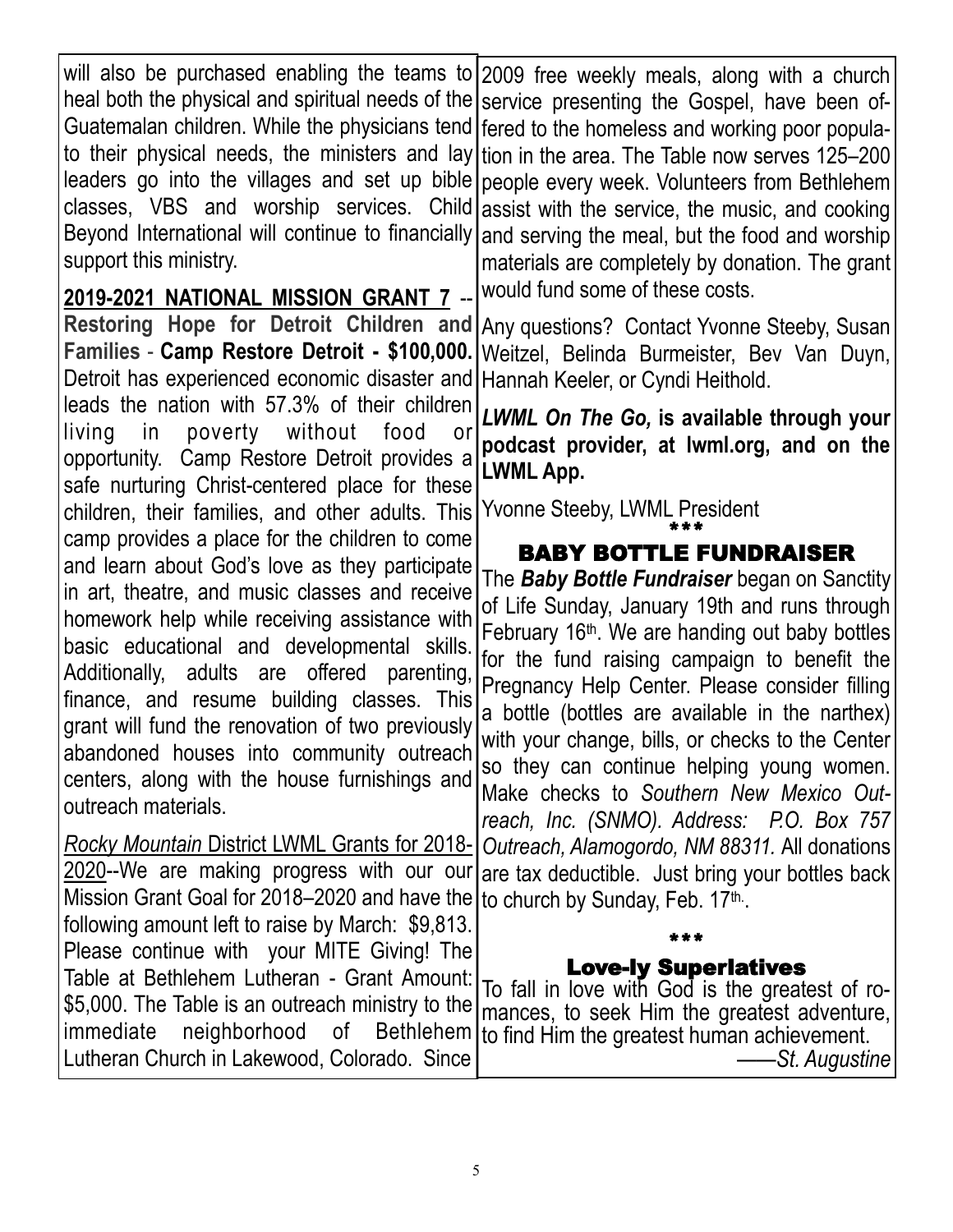| <b>THE WINDOW</b><br>THIS DAY MAGAZINE, FEBRUARY 1960<br>By Herman W. Gockel<br>A young man, working in a large factory, was<br>spending his first day on a new job. Everything<br>went well until shortly after noon, when the<br>machine which he was operating began to<br>make an unusual sound. Eager to demonstrate<br>his mechanical ability, he began to tinker with<br>the machine—with the result that it soon came<br>to a complete stop. Nothing he could do would<br>start the wheels in motion again.<br>Just then the foreman walked up. The young<br>man, somewhat embarrassed, but still trying to<br>explain and defend his actions, told his for some fun!<br>superior exactly what he had done and then,<br>shrugging his shoulders, added: "After all, I did<br>my best."<br>Young man, the seasoned foreman replied, as | How often each day do we really "send for" Him<br>who has so graciously promised to help us?<br>""Pray without ceasing," the Scriptures admon-<br>ish us. "Pray constantly," a more modern ver-<br>sion has it.<br>Our Lord in heaven would have us know, also,<br>that those who do make a habit of sending Him<br>will surely do their best-as He measures<br>"best."<br>***<br>YOUTH ACTIVITIES<br>We have the following Youth Group activities<br>planned for this spring. We hope you join us<br>Let us know if you have any questions. Cindi |             |                                             |                                        |
|-----------------------------------------------------------------------------------------------------------------------------------------------------------------------------------------------------------------------------------------------------------------------------------------------------------------------------------------------------------------------------------------------------------------------------------------------------------------------------------------------------------------------------------------------------------------------------------------------------------------------------------------------------------------------------------------------------------------------------------------------------------------------------------------------------------------------------------------------|----------------------------------------------------------------------------------------------------------------------------------------------------------------------------------------------------------------------------------------------------------------------------------------------------------------------------------------------------------------------------------------------------------------------------------------------------------------------------------------------------------------------------------------------------|-------------|---------------------------------------------|----------------------------------------|
|                                                                                                                                                                                                                                                                                                                                                                                                                                                                                                                                                                                                                                                                                                                                                                                                                                               | Anderson 575-921-6932, Stacy Johnson 575<br>-434-3416 or Jill Clark 575-442-3362.                                                                                                                                                                                                                                                                                                                                                                                                                                                                  |             |                                             |                                        |
| he looked the precocious novice squarely in                                                                                                                                                                                                                                                                                                                                                                                                                                                                                                                                                                                                                                                                                                                                                                                                   | <b>Date</b>                                                                                                                                                                                                                                                                                                                                                                                                                                                                                                                                        | <b>Time</b> | <b>Activity</b>                             | Location                               |
| the eye, "around here, doing your best is to<br>send for me!"<br>"Doing your best is to send for me!" How often                                                                                                                                                                                                                                                                                                                                                                                                                                                                                                                                                                                                                                                                                                                               | 2-Feb                                                                                                                                                                                                                                                                                                                                                                                                                                                                                                                                              | 4:30 PM     | Super Bowl<br>Party (bring<br>an appetizer) | Anderson<br>Home, 937<br>Playa Azul St |
| has our heavenly Father had to remind us of                                                                                                                                                                                                                                                                                                                                                                                                                                                                                                                                                                                                                                                                                                                                                                                                   | $15 -$                                                                                                                                                                                                                                                                                                                                                                                                                                                                                                                                             | after       | Potato Bar                                  | Church                                 |
| that humbling yet strengthening fact! In our<br>foolish pride we sometimes think that we are                                                                                                                                                                                                                                                                                                                                                                                                                                                                                                                                                                                                                                                                                                                                                  | Mar                                                                                                                                                                                                                                                                                                                                                                                                                                                                                                                                                | church      | Lunch (fund<br>raiser)                      |                                        |
| doing our best when we apply our own puny<br>wisdom to the difficult problems of daily living;<br>and we forget that in the vexing trials and                                                                                                                                                                                                                                                                                                                                                                                                                                                                                                                                                                                                                                                                                                 | $24 -$<br>Mar                                                                                                                                                                                                                                                                                                                                                                                                                                                                                                                                      | TBD         | Escape<br>Room and<br>Schlotzskys           | Ruidoso                                |
| temptations of the Christian life "doing our best<br>is to send for Him."                                                                                                                                                                                                                                                                                                                                                                                                                                                                                                                                                                                                                                                                                                                                                                     | April<br>(day<br>TBD)                                                                                                                                                                                                                                                                                                                                                                                                                                                                                                                              | TBD         | Mini-golf at<br>Pizza 9                     | The Mall                               |
| "Call upon Me" is still God's command and<br>invitation to all His children. "I will deliver thee"                                                                                                                                                                                                                                                                                                                                                                                                                                                                                                                                                                                                                                                                                                                                            | 7-May                                                                                                                                                                                                                                                                                                                                                                                                                                                                                                                                              | 8:00 PM     | Full Moon<br>Night                          | <b>White Sands</b>                     |
| is still His promise. "And thou shalt glorify Me"<br>is still His holy expectation.                                                                                                                                                                                                                                                                                                                                                                                                                                                                                                                                                                                                                                                                                                                                                           |                                                                                                                                                                                                                                                                                                                                                                                                                                                                                                                                                    |             |                                             |                                        |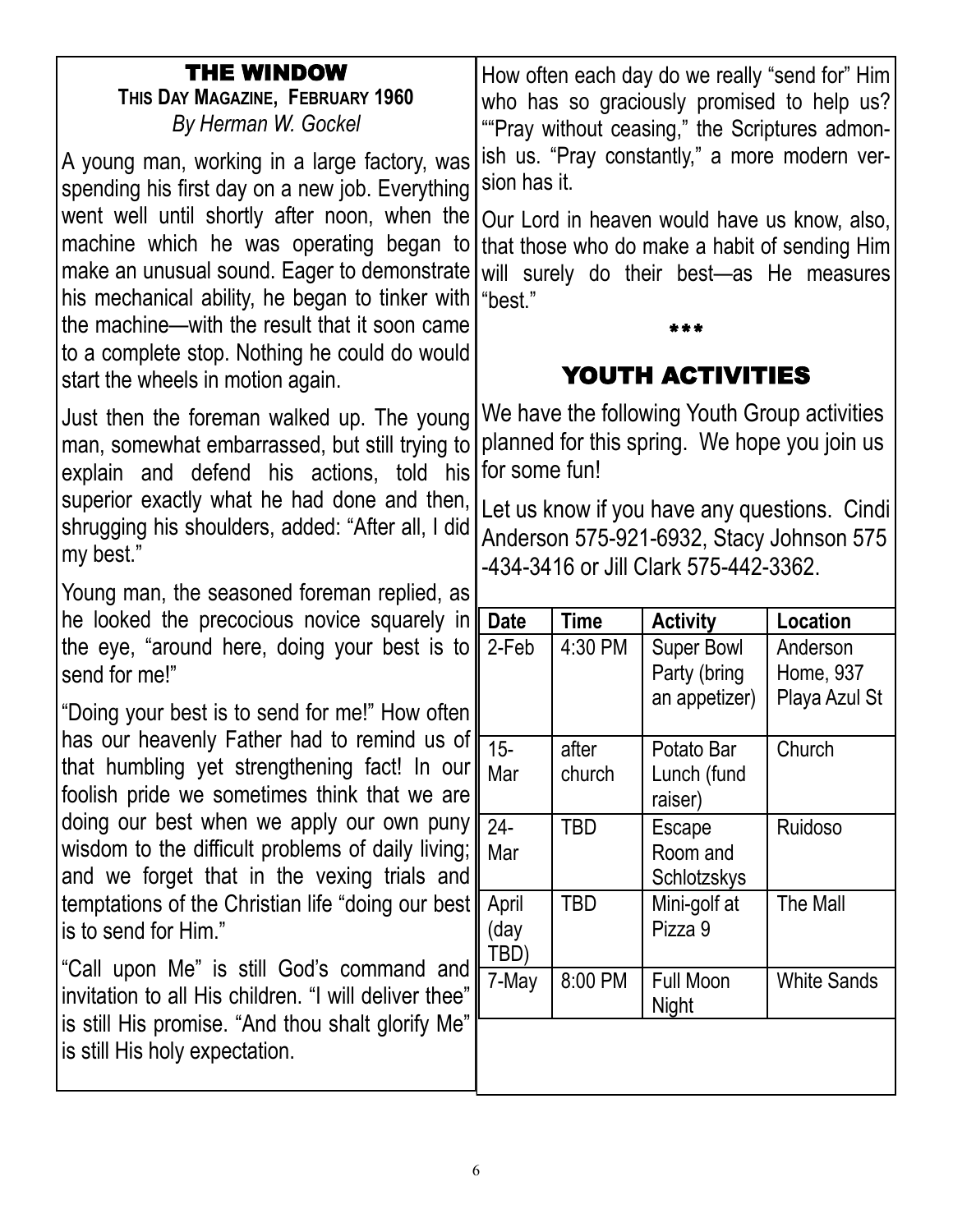|                                                                                                                                                                                                                                                                                                                                                                                                                                                                                                                                                                                                                   | <b>THANK YOU</b><br>I would like to thank everyone for all the flowers,                                                                                                                                                                                                                                                                                                                                                                                                                                                                                                     | <b>SUNDAY SCHOOL &amp;</b><br><b>BIBLE STUDIES</b>                                                                                                                             |  |  |
|-------------------------------------------------------------------------------------------------------------------------------------------------------------------------------------------------------------------------------------------------------------------------------------------------------------------------------------------------------------------------------------------------------------------------------------------------------------------------------------------------------------------------------------------------------------------------------------------------------------------|-----------------------------------------------------------------------------------------------------------------------------------------------------------------------------------------------------------------------------------------------------------------------------------------------------------------------------------------------------------------------------------------------------------------------------------------------------------------------------------------------------------------------------------------------------------------------------|--------------------------------------------------------------------------------------------------------------------------------------------------------------------------------|--|--|
| cards and gifts for Don. Also thank you for all<br>your prayers for our family. We appreciate all of<br>your thoughtfulness.<br>Thank you again,<br>Goldie Gressman<br>***<br><b>ORGAN WORK</b><br>The organ tuner spent another week here this<br>past month. He cleaned up and redid quite a bit<br>of the electronics, especially that associated<br>with the stops. He also finished tuning all of the<br>pipes. There are still a couple of problems with<br>the organ that can be worked at a later date. A<br>couple of the pipes are broken and one of the<br>stops associated with the foot pedals isn't | I hope everyone's New Year is off to a great<br>start! I thought the New Year would be a<br>great time to remind everyone of our Sunday<br>School and Bible Study opportunities. We<br>offer Sunday School for all ages Sunday<br>morning at 9:00. We have an elementary<br>age class, middle/high school class and an<br>adult class. We would love to see as many<br>kids as possible there! If anyone needs a<br>ride to Sunday School please call me or<br>send me a text $-575-921-6932$ . I would be<br>more than happy to give your kids a ride to<br>Sunday School. |                                                                                                                                                                                |  |  |
|                                                                                                                                                                                                                                                                                                                                                                                                                                                                                                                                                                                                                   |                                                                                                                                                                                                                                                                                                                                                                                                                                                                                                                                                                             |                                                                                                                                                                                |  |  |
|                                                                                                                                                                                                                                                                                                                                                                                                                                                                                                                                                                                                                   | <b>Bob Thede</b>                                                                                                                                                                                                                                                                                                                                                                                                                                                                                                                                                            | Pastor Cramm's Bible Study – Monday, 7:00 pm<br>Ruth Bible Study - Tuesday, 9:30 am<br>Men's Bible Study - Wednesday, 9:00 am<br>Thursday Afternoon Bible Study-Thurs. 2:00 pm |  |  |
|                                                                                                                                                                                                                                                                                                                                                                                                                                                                                                                                                                                                                   |                                                                                                                                                                                                                                                                                                                                                                                                                                                                                                                                                                             | Cindi Anderson, Chair of Board of Education                                                                                                                                    |  |  |
|                                                                                                                                                                                                                                                                                                                                                                                                                                                                                                                                                                                                                   |                                                                                                                                                                                                                                                                                                                                                                                                                                                                                                                                                                             | HAWKNE                                                                                                                                                                         |  |  |